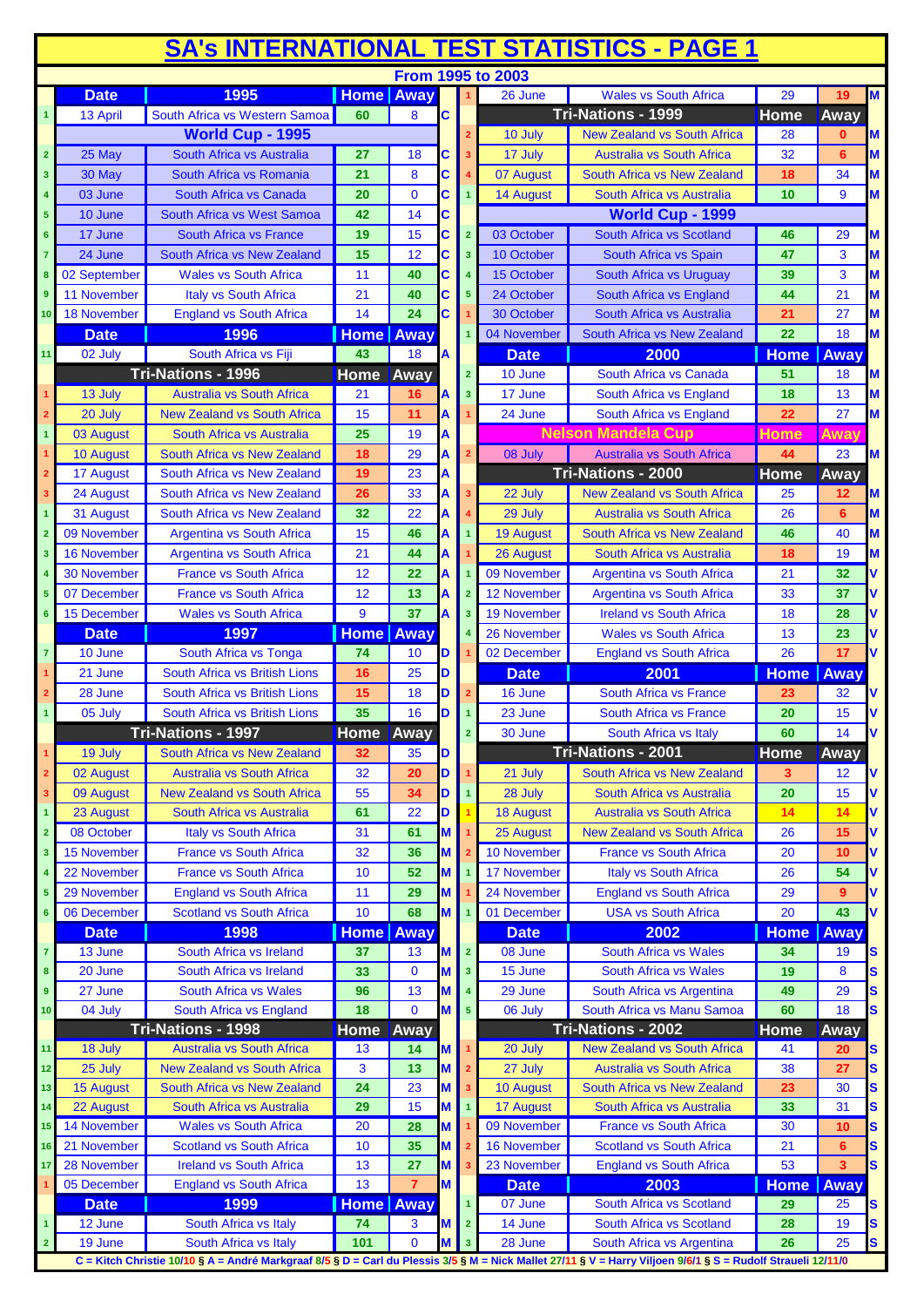| <b>From 2003 to 2010</b><br>Tri-Nations - 2003<br>Home Away<br>02 June<br>South Africa vs England<br>55<br>22<br>$\overline{\mathbf{4}}$<br>S<br>South Africa vs Samoa<br>35<br>8<br>26<br>22<br>09 June<br>12 July<br>South Africa vs Australia<br>5 <sub>5</sub><br><b>Tri-Nations - 2007</b><br>52<br><b>Home</b><br>S<br>Away<br>19 July<br><b>South Africa vs New Zealand</b><br>16<br>02 August<br><b>Australia vs South Africa</b><br>29<br>9<br>s<br>6<br>16 June<br>South Africa vs Australia<br>22<br>19<br><b>New Zealand vs South Africa</b><br>19<br>11<br>S<br>21<br>26<br>09 August<br>23 June<br>South Africa vs New Zealand<br><b>World Cup - 2003</b><br>07 July<br><b>Australia vs South Africa</b><br>25<br>17<br>South Africa vs Uruguay<br>11 October<br>14 July<br><b>New Zealand vs South Africa</b><br>33<br>72<br>6<br>6<br>s<br>25<br>South Africa vs Namibia<br>South Africa vs England<br>$6\phantom{1}$<br>15 August<br>13<br>18 October<br>S<br>105<br>$\overline{1}$<br>South Africa vs Georgia<br>19<br>S<br><b>Connacht vs South Africa</b><br>3<br>24 October<br>46<br>21 August<br>18<br>$\overline{2}$<br>10<br>South Africa vs Samoa<br>60<br>S<br>25 August<br><b>Scotland vs South Africa</b><br>3<br>27<br>01 November<br>3<br>$\overline{2}$<br><b>World Cup - 2007</b><br>29<br><b>S</b><br>08 November<br>South Africa vs New Zealand<br>$9^{\circ}$<br>South Africa vs Samoa<br>2004<br><b>Home Away</b><br>09 September<br><b>Date</b><br>59<br>7<br>W<br>14 September<br>South Africa vs England<br>36<br>$\Omega$<br>12 June<br>South Africa vs Ireland<br>31<br>17<br>5<br>17<br>W<br>25<br>19 June<br>South Africa vs Ireland<br>26<br>22 September<br>30<br>South Africa vs Tonga<br>$\overline{2}$<br>6<br>53<br>W<br>26 June<br>South Africa vs Wales<br>18<br>30 September<br><b>South Africa vs USA</b><br>64<br>15<br>3<br>$\overline{7}$<br>W<br>24<br>38<br>S/Pacific Isles vs South Africa<br>South Africa vs Fuji<br>37<br>20<br>17 July<br>07 October<br>8<br>Tri-Nations - 2004<br><b>Home Away</b><br>South Africa vs Argentina<br>37<br>13<br>9<br>14 October<br>15<br>$6\phantom{1}6$<br><b>New Zealand vs South Africa</b><br>23<br><b>W</b> 10<br>20 October<br>South Africa vs England<br>24 July<br>21<br>30<br>24 November<br><b>Wales vs South Africa</b><br>12<br>31 July<br><b>Australia vs South Africa</b><br>26<br>W<br>34<br>11<br>South Africa vs New Zealand<br>26<br>01 December<br><b>Barbarians vs South Africa</b><br>22<br><b>14 August</b><br>W<br>5<br>40<br>19<br>W<br>21 August<br>South Africa vs Australia<br>23<br><b>Date</b><br>2008<br>Away<br><b>Home</b><br>$\overline{2}$<br>06 November<br><b>Wales vs South Africa</b><br>36<br>W<br>$\overline{0}$ 7 June<br><b>South Africa vs Wales</b><br>38<br>17<br>43<br>3<br>W<br><b>13 November</b><br>17<br>14 June<br>South Africa vs Wales<br>21<br><b>Ireland vs South Africa</b><br>12<br>$\overline{2}$<br>37<br>W<br>$\Omega$<br>32<br>16<br>21 June<br>South Africa vs Italy<br>26<br>20 November<br><b>England vs South Africa</b><br>$\overline{\mathbf{3}}$<br>Tri-Nations - 2008<br>Home<br><b>Scotland vs South Africa</b><br>45<br>W<br>Away<br>10<br>27 November<br>W<br>39<br>04 December<br><b>Argentina vs South Africa</b><br>$\overline{7}$<br><b>New Zealand vs South Africa</b><br>05 July<br>19<br>8<br>$\overline{\mathbf{2}}$<br>2005<br><b>Home Away</b><br><b>Date</b><br>12 July<br><b>New Zealand vs South Africa</b><br>28<br>30<br>South Africa vs Uruguay<br>3<br>11 June<br>134<br>3<br>W<br>19 July<br><b>Australia vs South Africa</b><br>16<br>9<br>30<br>18 June<br>30<br>W<br>09 August<br>9<br>South Africa vs France<br>South Africa vs Argentina<br>63<br><b>Tri-Nations - 2008</b><br>25 June<br>27<br>13<br>W<br><b>Home</b><br>South Africa vs France<br>Away<br>$\overline{1}$<br><b>Nelson Mandela Cup</b><br>Away<br><b>Home</b><br>South Africa vs New Zealand<br>$\bf{0}$<br>19<br><b>16 August</b><br>30<br>W<br>15<br>27<br>09 July<br><b>Australia vs South Africa</b><br>12<br>23 August<br>South Africa vs Australia<br>33<br>20<br>23 July<br>53<br>8<br>South Africa vs Australia<br>30 August<br>South Africa vs Australia<br>Tri-Nations - 2005<br><b>Wales vs South Africa</b><br>08 November<br>15<br>Home Away<br>20<br>$\overline{2}$<br>30 July<br><b>Scotland vs South Africa</b><br>South Africa vs Australia<br>22<br>16<br>15 November<br>10<br>14<br>$\overline{2}$<br>W<br>$\overline{\mathbf{3}}$<br>16<br>22 November<br><b>England vs South Africa</b><br>06 August<br>South Africa vs New Zealand<br>22<br>W<br>6<br>42<br>$\overline{\mathbf{3}}$<br><b>Australia vs South Africa</b><br>2009<br>20 August<br>19<br>22<br>W<br><b>Date</b><br><b>Home</b><br>Away<br>$\overline{4}$<br>W<br><b>New Zealand vs South Africa</b><br>31<br>5 <sup>5</sup><br>South Africa vs Lions<br>27 August<br>27<br>20 June<br>26<br>21<br>34<br>27 June<br>South Africa vs Lions<br>05 November<br><b>Argentina vs South Africa</b><br>23<br>W<br>28<br>25<br>6<br>W<br>04 July<br><b>19 November</b><br><b>Wales vs South Africa</b><br>33<br>South Africa vs Lions<br>9<br>28<br>16<br>W<br>Tri-Nations - 2009<br>26<br>20<br><b>Home</b><br>26 November<br><b>France vs South Africa</b><br>Away<br>2006<br>South Africa vs New Zealand<br><b>Date</b><br><b>Home</b>   Away<br>25 July<br>28<br>19<br>31<br>South Africa XV vs World XV<br><b>W</b><br>$\overline{2}$<br>01 August<br>South Africa vs New Zealand<br>19<br>03 June<br>30<br>27<br>1<br>10 June<br>36<br>16<br>W<br>08 August<br>29<br>17<br>South Africa vs Scotland<br>$\overline{\mathbf{3}}$<br>South Africa vs Australia<br>$\overline{2}$<br>15<br>W<br>25<br>17 June<br><b>South Africa vs Scotland</b><br>29<br>29 August<br>Australia vs South Africa<br>32<br>3<br>W<br>South Africa vs France<br>36<br>05 September<br>Australia vs South Africa<br>24 June<br>26<br>21<br>6<br><b>Tri-Nations - 2006</b><br>12 September<br><b>New Zealand vs South Africa</b><br>29<br>Away<br>32<br>Home<br><b>Australia vs South Africa</b><br>49<br>W<br>06 November<br>Leicester Tigers vs South Africa<br>22<br>15 July<br>$\bf{0}$<br>17<br>35<br>W<br>13 November<br><b>France vs South Africa</b><br>22 July<br><b>New Zealand vs South Africa</b><br>17<br>20<br>13<br><b>Australia vs South Africa</b><br>17 November<br>05 August<br>20<br>W<br><b>Saracens vs South Africa</b><br>24<br>18<br>23<br>45<br>Italy vs South Africa<br>26 August<br>South Africa vs New Zealand<br>W<br>21 November<br>10<br>26<br>32<br>20<br>South Africa vs New Zealand<br>21<br>W<br>28 November<br><b>Ireland vs South Africa</b><br>02 September<br>15<br>10<br>24<br>W<br>2010<br>09 September<br>South Africa vs Australia<br>16<br><b>Date</b><br><b>Home</b><br>Away<br>11 November<br><b>Ireland vs South Africa</b><br>$\overline{05}$ June<br><b>Wales vs South Africa</b><br>32<br>W<br>31<br>15<br>34<br>18 November<br><b>England vs South Africa</b><br>21<br>W<br>$\overline{2}$<br>12 June<br>South Africa vs France<br>42<br>23<br>17<br>W<br>19 June<br>25 November<br><b>England vs South Africa</b><br>14<br>25<br>South Africa vs Italy<br>13<br>3<br>29<br><b>W</b><br>$\overline{7}$<br>32<br>55<br>03 December<br>World XV vs Springbok XV<br>26 June<br>South Africa vs Italy<br>11<br>$\overline{\mathbf{4}}$<br>$\overline{\mathbf{2}}$<br>Tri-Nations - 2010<br><b>Home</b><br>2007<br><b>Home</b> Away<br><b>Date</b><br>Away<br>58<br>26 May<br>South Africa vs England<br>W<br>10 July<br><b>New Zealand vs South Africa</b><br>10<br>32<br>12<br>3<br>S = Rudolf Straueli 12/11/0 § W = Jake White 39/18/1 § P = Peter de Villiers 30/21/0 | <b>SA's INTERNATIONAL TEST STATISTICS - PAGE 2</b> |  |  |  |  |  |  |  |  |  |              |
|------------------------------------------------------------------------------------------------------------------------------------------------------------------------------------------------------------------------------------------------------------------------------------------------------------------------------------------------------------------------------------------------------------------------------------------------------------------------------------------------------------------------------------------------------------------------------------------------------------------------------------------------------------------------------------------------------------------------------------------------------------------------------------------------------------------------------------------------------------------------------------------------------------------------------------------------------------------------------------------------------------------------------------------------------------------------------------------------------------------------------------------------------------------------------------------------------------------------------------------------------------------------------------------------------------------------------------------------------------------------------------------------------------------------------------------------------------------------------------------------------------------------------------------------------------------------------------------------------------------------------------------------------------------------------------------------------------------------------------------------------------------------------------------------------------------------------------------------------------------------------------------------------------------------------------------------------------------------------------------------------------------------------------------------------------------------------------------------------------------------------------------------------------------------------------------------------------------------------------------------------------------------------------------------------------------------------------------------------------------------------------------------------------------------------------------------------------------------------------------------------------------------------------------------------------------------------------------------------------------------------------------------------------------------------------------------------------------------------------------------------------------------------------------------------------------------------------------------------------------------------------------------------------------------------------------------------------------------------------------------------------------------------------------------------------------------------------------------------------------------------------------------------------------------------------------------------------------------------------------------------------------------------------------------------------------------------------------------------------------------------------------------------------------------------------------------------------------------------------------------------------------------------------------------------------------------------------------------------------------------------------------------------------------------------------------------------------------------------------------------------------------------------------------------------------------------------------------------------------------------------------------------------------------------------------------------------------------------------------------------------------------------------------------------------------------------------------------------------------------------------------------------------------------------------------------------------------------------------------------------------------------------------------------------------------------------------------------------------------------------------------------------------------------------------------------------------------------------------------------------------------------------------------------------------------------------------------------------------------------------------------------------------------------------------------------------------------------------------------------------------------------------------------------------------------------------------------------------------------------------------------------------------------------------------------------------------------------------------------------------------------------------------------------------------------------------------------------------------------------------------------------------------------------------------------------------------------------------------------------------------------------------------------------------------------------------------------------------------------------------------------------------------------------------------------------------------------------------------------------------------------------------------------------------------------------------------------------------------------------------------------------------------------------------------------------------------------------------------------------------------------------------------------------------------------------------------------------------------------------------------------------------------------------------------------------------------------------------------------------------------------------------------------------------------------------------------------------------------------------------------------------------------------------------------------------------------------------------------------------------------------------------------------------------------------------------------------------------------------------------------------------------------------------------------------------------------------------------------------------------------------------------------------------------------------------------------------------------------------------------------------------------------------------------------------------------------------------------------------------------------------------------------------------------------------------------------------------------------------------------------------------------------------------------------------------------------------------------------------------------------------------------------------------------------------------------------------------------------------------------------------------------------------------------------------------------------------------------------------------------------------------------------------------------------------------------------------------------------------------------------------------------------------------------------------------------------------------------------------------------------------------------------------------------------------------------------------------------------------------------------------------------------------------------------------------------------------------------------------------------|----------------------------------------------------|--|--|--|--|--|--|--|--|--|--------------|
|                                                                                                                                                                                                                                                                                                                                                                                                                                                                                                                                                                                                                                                                                                                                                                                                                                                                                                                                                                                                                                                                                                                                                                                                                                                                                                                                                                                                                                                                                                                                                                                                                                                                                                                                                                                                                                                                                                                                                                                                                                                                                                                                                                                                                                                                                                                                                                                                                                                                                                                                                                                                                                                                                                                                                                                                                                                                                                                                                                                                                                                                                                                                                                                                                                                                                                                                                                                                                                                                                                                                                                                                                                                                                                                                                                                                                                                                                                                                                                                                                                                                                                                                                                                                                                                                                                                                                                                                                                                                                                                                                                                                                                                                                                                                                                                                                                                                                                                                                                                                                                                                                                                                                                                                                                                                                                                                                                                                                                                                                                                                                                                                                                                                                                                                                                                                                                                                                                                                                                                                                                                                                                                                                                                                                                                                                                                                                                                                                                                                                                                                                                                                                                                                                                                                                                                                                                                                                                                                                                                                                                                                                                                                                                                                                                                                                                                                                                                                                                                                                                                                                                                                                                                                                                                                                |                                                    |  |  |  |  |  |  |  |  |  |              |
|                                                                                                                                                                                                                                                                                                                                                                                                                                                                                                                                                                                                                                                                                                                                                                                                                                                                                                                                                                                                                                                                                                                                                                                                                                                                                                                                                                                                                                                                                                                                                                                                                                                                                                                                                                                                                                                                                                                                                                                                                                                                                                                                                                                                                                                                                                                                                                                                                                                                                                                                                                                                                                                                                                                                                                                                                                                                                                                                                                                                                                                                                                                                                                                                                                                                                                                                                                                                                                                                                                                                                                                                                                                                                                                                                                                                                                                                                                                                                                                                                                                                                                                                                                                                                                                                                                                                                                                                                                                                                                                                                                                                                                                                                                                                                                                                                                                                                                                                                                                                                                                                                                                                                                                                                                                                                                                                                                                                                                                                                                                                                                                                                                                                                                                                                                                                                                                                                                                                                                                                                                                                                                                                                                                                                                                                                                                                                                                                                                                                                                                                                                                                                                                                                                                                                                                                                                                                                                                                                                                                                                                                                                                                                                                                                                                                                                                                                                                                                                                                                                                                                                                                                                                                                                                                                |                                                    |  |  |  |  |  |  |  |  |  | W            |
|                                                                                                                                                                                                                                                                                                                                                                                                                                                                                                                                                                                                                                                                                                                                                                                                                                                                                                                                                                                                                                                                                                                                                                                                                                                                                                                                                                                                                                                                                                                                                                                                                                                                                                                                                                                                                                                                                                                                                                                                                                                                                                                                                                                                                                                                                                                                                                                                                                                                                                                                                                                                                                                                                                                                                                                                                                                                                                                                                                                                                                                                                                                                                                                                                                                                                                                                                                                                                                                                                                                                                                                                                                                                                                                                                                                                                                                                                                                                                                                                                                                                                                                                                                                                                                                                                                                                                                                                                                                                                                                                                                                                                                                                                                                                                                                                                                                                                                                                                                                                                                                                                                                                                                                                                                                                                                                                                                                                                                                                                                                                                                                                                                                                                                                                                                                                                                                                                                                                                                                                                                                                                                                                                                                                                                                                                                                                                                                                                                                                                                                                                                                                                                                                                                                                                                                                                                                                                                                                                                                                                                                                                                                                                                                                                                                                                                                                                                                                                                                                                                                                                                                                                                                                                                                                                |                                                    |  |  |  |  |  |  |  |  |  | W            |
|                                                                                                                                                                                                                                                                                                                                                                                                                                                                                                                                                                                                                                                                                                                                                                                                                                                                                                                                                                                                                                                                                                                                                                                                                                                                                                                                                                                                                                                                                                                                                                                                                                                                                                                                                                                                                                                                                                                                                                                                                                                                                                                                                                                                                                                                                                                                                                                                                                                                                                                                                                                                                                                                                                                                                                                                                                                                                                                                                                                                                                                                                                                                                                                                                                                                                                                                                                                                                                                                                                                                                                                                                                                                                                                                                                                                                                                                                                                                                                                                                                                                                                                                                                                                                                                                                                                                                                                                                                                                                                                                                                                                                                                                                                                                                                                                                                                                                                                                                                                                                                                                                                                                                                                                                                                                                                                                                                                                                                                                                                                                                                                                                                                                                                                                                                                                                                                                                                                                                                                                                                                                                                                                                                                                                                                                                                                                                                                                                                                                                                                                                                                                                                                                                                                                                                                                                                                                                                                                                                                                                                                                                                                                                                                                                                                                                                                                                                                                                                                                                                                                                                                                                                                                                                                                                |                                                    |  |  |  |  |  |  |  |  |  |              |
|                                                                                                                                                                                                                                                                                                                                                                                                                                                                                                                                                                                                                                                                                                                                                                                                                                                                                                                                                                                                                                                                                                                                                                                                                                                                                                                                                                                                                                                                                                                                                                                                                                                                                                                                                                                                                                                                                                                                                                                                                                                                                                                                                                                                                                                                                                                                                                                                                                                                                                                                                                                                                                                                                                                                                                                                                                                                                                                                                                                                                                                                                                                                                                                                                                                                                                                                                                                                                                                                                                                                                                                                                                                                                                                                                                                                                                                                                                                                                                                                                                                                                                                                                                                                                                                                                                                                                                                                                                                                                                                                                                                                                                                                                                                                                                                                                                                                                                                                                                                                                                                                                                                                                                                                                                                                                                                                                                                                                                                                                                                                                                                                                                                                                                                                                                                                                                                                                                                                                                                                                                                                                                                                                                                                                                                                                                                                                                                                                                                                                                                                                                                                                                                                                                                                                                                                                                                                                                                                                                                                                                                                                                                                                                                                                                                                                                                                                                                                                                                                                                                                                                                                                                                                                                                                                |                                                    |  |  |  |  |  |  |  |  |  | W            |
|                                                                                                                                                                                                                                                                                                                                                                                                                                                                                                                                                                                                                                                                                                                                                                                                                                                                                                                                                                                                                                                                                                                                                                                                                                                                                                                                                                                                                                                                                                                                                                                                                                                                                                                                                                                                                                                                                                                                                                                                                                                                                                                                                                                                                                                                                                                                                                                                                                                                                                                                                                                                                                                                                                                                                                                                                                                                                                                                                                                                                                                                                                                                                                                                                                                                                                                                                                                                                                                                                                                                                                                                                                                                                                                                                                                                                                                                                                                                                                                                                                                                                                                                                                                                                                                                                                                                                                                                                                                                                                                                                                                                                                                                                                                                                                                                                                                                                                                                                                                                                                                                                                                                                                                                                                                                                                                                                                                                                                                                                                                                                                                                                                                                                                                                                                                                                                                                                                                                                                                                                                                                                                                                                                                                                                                                                                                                                                                                                                                                                                                                                                                                                                                                                                                                                                                                                                                                                                                                                                                                                                                                                                                                                                                                                                                                                                                                                                                                                                                                                                                                                                                                                                                                                                                                                |                                                    |  |  |  |  |  |  |  |  |  | W            |
|                                                                                                                                                                                                                                                                                                                                                                                                                                                                                                                                                                                                                                                                                                                                                                                                                                                                                                                                                                                                                                                                                                                                                                                                                                                                                                                                                                                                                                                                                                                                                                                                                                                                                                                                                                                                                                                                                                                                                                                                                                                                                                                                                                                                                                                                                                                                                                                                                                                                                                                                                                                                                                                                                                                                                                                                                                                                                                                                                                                                                                                                                                                                                                                                                                                                                                                                                                                                                                                                                                                                                                                                                                                                                                                                                                                                                                                                                                                                                                                                                                                                                                                                                                                                                                                                                                                                                                                                                                                                                                                                                                                                                                                                                                                                                                                                                                                                                                                                                                                                                                                                                                                                                                                                                                                                                                                                                                                                                                                                                                                                                                                                                                                                                                                                                                                                                                                                                                                                                                                                                                                                                                                                                                                                                                                                                                                                                                                                                                                                                                                                                                                                                                                                                                                                                                                                                                                                                                                                                                                                                                                                                                                                                                                                                                                                                                                                                                                                                                                                                                                                                                                                                                                                                                                                                |                                                    |  |  |  |  |  |  |  |  |  | W            |
|                                                                                                                                                                                                                                                                                                                                                                                                                                                                                                                                                                                                                                                                                                                                                                                                                                                                                                                                                                                                                                                                                                                                                                                                                                                                                                                                                                                                                                                                                                                                                                                                                                                                                                                                                                                                                                                                                                                                                                                                                                                                                                                                                                                                                                                                                                                                                                                                                                                                                                                                                                                                                                                                                                                                                                                                                                                                                                                                                                                                                                                                                                                                                                                                                                                                                                                                                                                                                                                                                                                                                                                                                                                                                                                                                                                                                                                                                                                                                                                                                                                                                                                                                                                                                                                                                                                                                                                                                                                                                                                                                                                                                                                                                                                                                                                                                                                                                                                                                                                                                                                                                                                                                                                                                                                                                                                                                                                                                                                                                                                                                                                                                                                                                                                                                                                                                                                                                                                                                                                                                                                                                                                                                                                                                                                                                                                                                                                                                                                                                                                                                                                                                                                                                                                                                                                                                                                                                                                                                                                                                                                                                                                                                                                                                                                                                                                                                                                                                                                                                                                                                                                                                                                                                                                                                |                                                    |  |  |  |  |  |  |  |  |  | W            |
|                                                                                                                                                                                                                                                                                                                                                                                                                                                                                                                                                                                                                                                                                                                                                                                                                                                                                                                                                                                                                                                                                                                                                                                                                                                                                                                                                                                                                                                                                                                                                                                                                                                                                                                                                                                                                                                                                                                                                                                                                                                                                                                                                                                                                                                                                                                                                                                                                                                                                                                                                                                                                                                                                                                                                                                                                                                                                                                                                                                                                                                                                                                                                                                                                                                                                                                                                                                                                                                                                                                                                                                                                                                                                                                                                                                                                                                                                                                                                                                                                                                                                                                                                                                                                                                                                                                                                                                                                                                                                                                                                                                                                                                                                                                                                                                                                                                                                                                                                                                                                                                                                                                                                                                                                                                                                                                                                                                                                                                                                                                                                                                                                                                                                                                                                                                                                                                                                                                                                                                                                                                                                                                                                                                                                                                                                                                                                                                                                                                                                                                                                                                                                                                                                                                                                                                                                                                                                                                                                                                                                                                                                                                                                                                                                                                                                                                                                                                                                                                                                                                                                                                                                                                                                                                                                |                                                    |  |  |  |  |  |  |  |  |  | W            |
|                                                                                                                                                                                                                                                                                                                                                                                                                                                                                                                                                                                                                                                                                                                                                                                                                                                                                                                                                                                                                                                                                                                                                                                                                                                                                                                                                                                                                                                                                                                                                                                                                                                                                                                                                                                                                                                                                                                                                                                                                                                                                                                                                                                                                                                                                                                                                                                                                                                                                                                                                                                                                                                                                                                                                                                                                                                                                                                                                                                                                                                                                                                                                                                                                                                                                                                                                                                                                                                                                                                                                                                                                                                                                                                                                                                                                                                                                                                                                                                                                                                                                                                                                                                                                                                                                                                                                                                                                                                                                                                                                                                                                                                                                                                                                                                                                                                                                                                                                                                                                                                                                                                                                                                                                                                                                                                                                                                                                                                                                                                                                                                                                                                                                                                                                                                                                                                                                                                                                                                                                                                                                                                                                                                                                                                                                                                                                                                                                                                                                                                                                                                                                                                                                                                                                                                                                                                                                                                                                                                                                                                                                                                                                                                                                                                                                                                                                                                                                                                                                                                                                                                                                                                                                                                                                |                                                    |  |  |  |  |  |  |  |  |  | W            |
|                                                                                                                                                                                                                                                                                                                                                                                                                                                                                                                                                                                                                                                                                                                                                                                                                                                                                                                                                                                                                                                                                                                                                                                                                                                                                                                                                                                                                                                                                                                                                                                                                                                                                                                                                                                                                                                                                                                                                                                                                                                                                                                                                                                                                                                                                                                                                                                                                                                                                                                                                                                                                                                                                                                                                                                                                                                                                                                                                                                                                                                                                                                                                                                                                                                                                                                                                                                                                                                                                                                                                                                                                                                                                                                                                                                                                                                                                                                                                                                                                                                                                                                                                                                                                                                                                                                                                                                                                                                                                                                                                                                                                                                                                                                                                                                                                                                                                                                                                                                                                                                                                                                                                                                                                                                                                                                                                                                                                                                                                                                                                                                                                                                                                                                                                                                                                                                                                                                                                                                                                                                                                                                                                                                                                                                                                                                                                                                                                                                                                                                                                                                                                                                                                                                                                                                                                                                                                                                                                                                                                                                                                                                                                                                                                                                                                                                                                                                                                                                                                                                                                                                                                                                                                                                                                |                                                    |  |  |  |  |  |  |  |  |  | W            |
|                                                                                                                                                                                                                                                                                                                                                                                                                                                                                                                                                                                                                                                                                                                                                                                                                                                                                                                                                                                                                                                                                                                                                                                                                                                                                                                                                                                                                                                                                                                                                                                                                                                                                                                                                                                                                                                                                                                                                                                                                                                                                                                                                                                                                                                                                                                                                                                                                                                                                                                                                                                                                                                                                                                                                                                                                                                                                                                                                                                                                                                                                                                                                                                                                                                                                                                                                                                                                                                                                                                                                                                                                                                                                                                                                                                                                                                                                                                                                                                                                                                                                                                                                                                                                                                                                                                                                                                                                                                                                                                                                                                                                                                                                                                                                                                                                                                                                                                                                                                                                                                                                                                                                                                                                                                                                                                                                                                                                                                                                                                                                                                                                                                                                                                                                                                                                                                                                                                                                                                                                                                                                                                                                                                                                                                                                                                                                                                                                                                                                                                                                                                                                                                                                                                                                                                                                                                                                                                                                                                                                                                                                                                                                                                                                                                                                                                                                                                                                                                                                                                                                                                                                                                                                                                                                |                                                    |  |  |  |  |  |  |  |  |  |              |
|                                                                                                                                                                                                                                                                                                                                                                                                                                                                                                                                                                                                                                                                                                                                                                                                                                                                                                                                                                                                                                                                                                                                                                                                                                                                                                                                                                                                                                                                                                                                                                                                                                                                                                                                                                                                                                                                                                                                                                                                                                                                                                                                                                                                                                                                                                                                                                                                                                                                                                                                                                                                                                                                                                                                                                                                                                                                                                                                                                                                                                                                                                                                                                                                                                                                                                                                                                                                                                                                                                                                                                                                                                                                                                                                                                                                                                                                                                                                                                                                                                                                                                                                                                                                                                                                                                                                                                                                                                                                                                                                                                                                                                                                                                                                                                                                                                                                                                                                                                                                                                                                                                                                                                                                                                                                                                                                                                                                                                                                                                                                                                                                                                                                                                                                                                                                                                                                                                                                                                                                                                                                                                                                                                                                                                                                                                                                                                                                                                                                                                                                                                                                                                                                                                                                                                                                                                                                                                                                                                                                                                                                                                                                                                                                                                                                                                                                                                                                                                                                                                                                                                                                                                                                                                                                                |                                                    |  |  |  |  |  |  |  |  |  | W            |
|                                                                                                                                                                                                                                                                                                                                                                                                                                                                                                                                                                                                                                                                                                                                                                                                                                                                                                                                                                                                                                                                                                                                                                                                                                                                                                                                                                                                                                                                                                                                                                                                                                                                                                                                                                                                                                                                                                                                                                                                                                                                                                                                                                                                                                                                                                                                                                                                                                                                                                                                                                                                                                                                                                                                                                                                                                                                                                                                                                                                                                                                                                                                                                                                                                                                                                                                                                                                                                                                                                                                                                                                                                                                                                                                                                                                                                                                                                                                                                                                                                                                                                                                                                                                                                                                                                                                                                                                                                                                                                                                                                                                                                                                                                                                                                                                                                                                                                                                                                                                                                                                                                                                                                                                                                                                                                                                                                                                                                                                                                                                                                                                                                                                                                                                                                                                                                                                                                                                                                                                                                                                                                                                                                                                                                                                                                                                                                                                                                                                                                                                                                                                                                                                                                                                                                                                                                                                                                                                                                                                                                                                                                                                                                                                                                                                                                                                                                                                                                                                                                                                                                                                                                                                                                                                                |                                                    |  |  |  |  |  |  |  |  |  | W            |
|                                                                                                                                                                                                                                                                                                                                                                                                                                                                                                                                                                                                                                                                                                                                                                                                                                                                                                                                                                                                                                                                                                                                                                                                                                                                                                                                                                                                                                                                                                                                                                                                                                                                                                                                                                                                                                                                                                                                                                                                                                                                                                                                                                                                                                                                                                                                                                                                                                                                                                                                                                                                                                                                                                                                                                                                                                                                                                                                                                                                                                                                                                                                                                                                                                                                                                                                                                                                                                                                                                                                                                                                                                                                                                                                                                                                                                                                                                                                                                                                                                                                                                                                                                                                                                                                                                                                                                                                                                                                                                                                                                                                                                                                                                                                                                                                                                                                                                                                                                                                                                                                                                                                                                                                                                                                                                                                                                                                                                                                                                                                                                                                                                                                                                                                                                                                                                                                                                                                                                                                                                                                                                                                                                                                                                                                                                                                                                                                                                                                                                                                                                                                                                                                                                                                                                                                                                                                                                                                                                                                                                                                                                                                                                                                                                                                                                                                                                                                                                                                                                                                                                                                                                                                                                                                                |                                                    |  |  |  |  |  |  |  |  |  | W            |
|                                                                                                                                                                                                                                                                                                                                                                                                                                                                                                                                                                                                                                                                                                                                                                                                                                                                                                                                                                                                                                                                                                                                                                                                                                                                                                                                                                                                                                                                                                                                                                                                                                                                                                                                                                                                                                                                                                                                                                                                                                                                                                                                                                                                                                                                                                                                                                                                                                                                                                                                                                                                                                                                                                                                                                                                                                                                                                                                                                                                                                                                                                                                                                                                                                                                                                                                                                                                                                                                                                                                                                                                                                                                                                                                                                                                                                                                                                                                                                                                                                                                                                                                                                                                                                                                                                                                                                                                                                                                                                                                                                                                                                                                                                                                                                                                                                                                                                                                                                                                                                                                                                                                                                                                                                                                                                                                                                                                                                                                                                                                                                                                                                                                                                                                                                                                                                                                                                                                                                                                                                                                                                                                                                                                                                                                                                                                                                                                                                                                                                                                                                                                                                                                                                                                                                                                                                                                                                                                                                                                                                                                                                                                                                                                                                                                                                                                                                                                                                                                                                                                                                                                                                                                                                                                                |                                                    |  |  |  |  |  |  |  |  |  | W            |
|                                                                                                                                                                                                                                                                                                                                                                                                                                                                                                                                                                                                                                                                                                                                                                                                                                                                                                                                                                                                                                                                                                                                                                                                                                                                                                                                                                                                                                                                                                                                                                                                                                                                                                                                                                                                                                                                                                                                                                                                                                                                                                                                                                                                                                                                                                                                                                                                                                                                                                                                                                                                                                                                                                                                                                                                                                                                                                                                                                                                                                                                                                                                                                                                                                                                                                                                                                                                                                                                                                                                                                                                                                                                                                                                                                                                                                                                                                                                                                                                                                                                                                                                                                                                                                                                                                                                                                                                                                                                                                                                                                                                                                                                                                                                                                                                                                                                                                                                                                                                                                                                                                                                                                                                                                                                                                                                                                                                                                                                                                                                                                                                                                                                                                                                                                                                                                                                                                                                                                                                                                                                                                                                                                                                                                                                                                                                                                                                                                                                                                                                                                                                                                                                                                                                                                                                                                                                                                                                                                                                                                                                                                                                                                                                                                                                                                                                                                                                                                                                                                                                                                                                                                                                                                                                                |                                                    |  |  |  |  |  |  |  |  |  | W            |
|                                                                                                                                                                                                                                                                                                                                                                                                                                                                                                                                                                                                                                                                                                                                                                                                                                                                                                                                                                                                                                                                                                                                                                                                                                                                                                                                                                                                                                                                                                                                                                                                                                                                                                                                                                                                                                                                                                                                                                                                                                                                                                                                                                                                                                                                                                                                                                                                                                                                                                                                                                                                                                                                                                                                                                                                                                                                                                                                                                                                                                                                                                                                                                                                                                                                                                                                                                                                                                                                                                                                                                                                                                                                                                                                                                                                                                                                                                                                                                                                                                                                                                                                                                                                                                                                                                                                                                                                                                                                                                                                                                                                                                                                                                                                                                                                                                                                                                                                                                                                                                                                                                                                                                                                                                                                                                                                                                                                                                                                                                                                                                                                                                                                                                                                                                                                                                                                                                                                                                                                                                                                                                                                                                                                                                                                                                                                                                                                                                                                                                                                                                                                                                                                                                                                                                                                                                                                                                                                                                                                                                                                                                                                                                                                                                                                                                                                                                                                                                                                                                                                                                                                                                                                                                                                                |                                                    |  |  |  |  |  |  |  |  |  | W            |
|                                                                                                                                                                                                                                                                                                                                                                                                                                                                                                                                                                                                                                                                                                                                                                                                                                                                                                                                                                                                                                                                                                                                                                                                                                                                                                                                                                                                                                                                                                                                                                                                                                                                                                                                                                                                                                                                                                                                                                                                                                                                                                                                                                                                                                                                                                                                                                                                                                                                                                                                                                                                                                                                                                                                                                                                                                                                                                                                                                                                                                                                                                                                                                                                                                                                                                                                                                                                                                                                                                                                                                                                                                                                                                                                                                                                                                                                                                                                                                                                                                                                                                                                                                                                                                                                                                                                                                                                                                                                                                                                                                                                                                                                                                                                                                                                                                                                                                                                                                                                                                                                                                                                                                                                                                                                                                                                                                                                                                                                                                                                                                                                                                                                                                                                                                                                                                                                                                                                                                                                                                                                                                                                                                                                                                                                                                                                                                                                                                                                                                                                                                                                                                                                                                                                                                                                                                                                                                                                                                                                                                                                                                                                                                                                                                                                                                                                                                                                                                                                                                                                                                                                                                                                                                                                                |                                                    |  |  |  |  |  |  |  |  |  | W            |
|                                                                                                                                                                                                                                                                                                                                                                                                                                                                                                                                                                                                                                                                                                                                                                                                                                                                                                                                                                                                                                                                                                                                                                                                                                                                                                                                                                                                                                                                                                                                                                                                                                                                                                                                                                                                                                                                                                                                                                                                                                                                                                                                                                                                                                                                                                                                                                                                                                                                                                                                                                                                                                                                                                                                                                                                                                                                                                                                                                                                                                                                                                                                                                                                                                                                                                                                                                                                                                                                                                                                                                                                                                                                                                                                                                                                                                                                                                                                                                                                                                                                                                                                                                                                                                                                                                                                                                                                                                                                                                                                                                                                                                                                                                                                                                                                                                                                                                                                                                                                                                                                                                                                                                                                                                                                                                                                                                                                                                                                                                                                                                                                                                                                                                                                                                                                                                                                                                                                                                                                                                                                                                                                                                                                                                                                                                                                                                                                                                                                                                                                                                                                                                                                                                                                                                                                                                                                                                                                                                                                                                                                                                                                                                                                                                                                                                                                                                                                                                                                                                                                                                                                                                                                                                                                                |                                                    |  |  |  |  |  |  |  |  |  | W            |
|                                                                                                                                                                                                                                                                                                                                                                                                                                                                                                                                                                                                                                                                                                                                                                                                                                                                                                                                                                                                                                                                                                                                                                                                                                                                                                                                                                                                                                                                                                                                                                                                                                                                                                                                                                                                                                                                                                                                                                                                                                                                                                                                                                                                                                                                                                                                                                                                                                                                                                                                                                                                                                                                                                                                                                                                                                                                                                                                                                                                                                                                                                                                                                                                                                                                                                                                                                                                                                                                                                                                                                                                                                                                                                                                                                                                                                                                                                                                                                                                                                                                                                                                                                                                                                                                                                                                                                                                                                                                                                                                                                                                                                                                                                                                                                                                                                                                                                                                                                                                                                                                                                                                                                                                                                                                                                                                                                                                                                                                                                                                                                                                                                                                                                                                                                                                                                                                                                                                                                                                                                                                                                                                                                                                                                                                                                                                                                                                                                                                                                                                                                                                                                                                                                                                                                                                                                                                                                                                                                                                                                                                                                                                                                                                                                                                                                                                                                                                                                                                                                                                                                                                                                                                                                                                                |                                                    |  |  |  |  |  |  |  |  |  | W            |
|                                                                                                                                                                                                                                                                                                                                                                                                                                                                                                                                                                                                                                                                                                                                                                                                                                                                                                                                                                                                                                                                                                                                                                                                                                                                                                                                                                                                                                                                                                                                                                                                                                                                                                                                                                                                                                                                                                                                                                                                                                                                                                                                                                                                                                                                                                                                                                                                                                                                                                                                                                                                                                                                                                                                                                                                                                                                                                                                                                                                                                                                                                                                                                                                                                                                                                                                                                                                                                                                                                                                                                                                                                                                                                                                                                                                                                                                                                                                                                                                                                                                                                                                                                                                                                                                                                                                                                                                                                                                                                                                                                                                                                                                                                                                                                                                                                                                                                                                                                                                                                                                                                                                                                                                                                                                                                                                                                                                                                                                                                                                                                                                                                                                                                                                                                                                                                                                                                                                                                                                                                                                                                                                                                                                                                                                                                                                                                                                                                                                                                                                                                                                                                                                                                                                                                                                                                                                                                                                                                                                                                                                                                                                                                                                                                                                                                                                                                                                                                                                                                                                                                                                                                                                                                                                                |                                                    |  |  |  |  |  |  |  |  |  |              |
|                                                                                                                                                                                                                                                                                                                                                                                                                                                                                                                                                                                                                                                                                                                                                                                                                                                                                                                                                                                                                                                                                                                                                                                                                                                                                                                                                                                                                                                                                                                                                                                                                                                                                                                                                                                                                                                                                                                                                                                                                                                                                                                                                                                                                                                                                                                                                                                                                                                                                                                                                                                                                                                                                                                                                                                                                                                                                                                                                                                                                                                                                                                                                                                                                                                                                                                                                                                                                                                                                                                                                                                                                                                                                                                                                                                                                                                                                                                                                                                                                                                                                                                                                                                                                                                                                                                                                                                                                                                                                                                                                                                                                                                                                                                                                                                                                                                                                                                                                                                                                                                                                                                                                                                                                                                                                                                                                                                                                                                                                                                                                                                                                                                                                                                                                                                                                                                                                                                                                                                                                                                                                                                                                                                                                                                                                                                                                                                                                                                                                                                                                                                                                                                                                                                                                                                                                                                                                                                                                                                                                                                                                                                                                                                                                                                                                                                                                                                                                                                                                                                                                                                                                                                                                                                                                |                                                    |  |  |  |  |  |  |  |  |  | P            |
|                                                                                                                                                                                                                                                                                                                                                                                                                                                                                                                                                                                                                                                                                                                                                                                                                                                                                                                                                                                                                                                                                                                                                                                                                                                                                                                                                                                                                                                                                                                                                                                                                                                                                                                                                                                                                                                                                                                                                                                                                                                                                                                                                                                                                                                                                                                                                                                                                                                                                                                                                                                                                                                                                                                                                                                                                                                                                                                                                                                                                                                                                                                                                                                                                                                                                                                                                                                                                                                                                                                                                                                                                                                                                                                                                                                                                                                                                                                                                                                                                                                                                                                                                                                                                                                                                                                                                                                                                                                                                                                                                                                                                                                                                                                                                                                                                                                                                                                                                                                                                                                                                                                                                                                                                                                                                                                                                                                                                                                                                                                                                                                                                                                                                                                                                                                                                                                                                                                                                                                                                                                                                                                                                                                                                                                                                                                                                                                                                                                                                                                                                                                                                                                                                                                                                                                                                                                                                                                                                                                                                                                                                                                                                                                                                                                                                                                                                                                                                                                                                                                                                                                                                                                                                                                                                |                                                    |  |  |  |  |  |  |  |  |  | P            |
|                                                                                                                                                                                                                                                                                                                                                                                                                                                                                                                                                                                                                                                                                                                                                                                                                                                                                                                                                                                                                                                                                                                                                                                                                                                                                                                                                                                                                                                                                                                                                                                                                                                                                                                                                                                                                                                                                                                                                                                                                                                                                                                                                                                                                                                                                                                                                                                                                                                                                                                                                                                                                                                                                                                                                                                                                                                                                                                                                                                                                                                                                                                                                                                                                                                                                                                                                                                                                                                                                                                                                                                                                                                                                                                                                                                                                                                                                                                                                                                                                                                                                                                                                                                                                                                                                                                                                                                                                                                                                                                                                                                                                                                                                                                                                                                                                                                                                                                                                                                                                                                                                                                                                                                                                                                                                                                                                                                                                                                                                                                                                                                                                                                                                                                                                                                                                                                                                                                                                                                                                                                                                                                                                                                                                                                                                                                                                                                                                                                                                                                                                                                                                                                                                                                                                                                                                                                                                                                                                                                                                                                                                                                                                                                                                                                                                                                                                                                                                                                                                                                                                                                                                                                                                                                                                |                                                    |  |  |  |  |  |  |  |  |  | P            |
|                                                                                                                                                                                                                                                                                                                                                                                                                                                                                                                                                                                                                                                                                                                                                                                                                                                                                                                                                                                                                                                                                                                                                                                                                                                                                                                                                                                                                                                                                                                                                                                                                                                                                                                                                                                                                                                                                                                                                                                                                                                                                                                                                                                                                                                                                                                                                                                                                                                                                                                                                                                                                                                                                                                                                                                                                                                                                                                                                                                                                                                                                                                                                                                                                                                                                                                                                                                                                                                                                                                                                                                                                                                                                                                                                                                                                                                                                                                                                                                                                                                                                                                                                                                                                                                                                                                                                                                                                                                                                                                                                                                                                                                                                                                                                                                                                                                                                                                                                                                                                                                                                                                                                                                                                                                                                                                                                                                                                                                                                                                                                                                                                                                                                                                                                                                                                                                                                                                                                                                                                                                                                                                                                                                                                                                                                                                                                                                                                                                                                                                                                                                                                                                                                                                                                                                                                                                                                                                                                                                                                                                                                                                                                                                                                                                                                                                                                                                                                                                                                                                                                                                                                                                                                                                                                |                                                    |  |  |  |  |  |  |  |  |  |              |
|                                                                                                                                                                                                                                                                                                                                                                                                                                                                                                                                                                                                                                                                                                                                                                                                                                                                                                                                                                                                                                                                                                                                                                                                                                                                                                                                                                                                                                                                                                                                                                                                                                                                                                                                                                                                                                                                                                                                                                                                                                                                                                                                                                                                                                                                                                                                                                                                                                                                                                                                                                                                                                                                                                                                                                                                                                                                                                                                                                                                                                                                                                                                                                                                                                                                                                                                                                                                                                                                                                                                                                                                                                                                                                                                                                                                                                                                                                                                                                                                                                                                                                                                                                                                                                                                                                                                                                                                                                                                                                                                                                                                                                                                                                                                                                                                                                                                                                                                                                                                                                                                                                                                                                                                                                                                                                                                                                                                                                                                                                                                                                                                                                                                                                                                                                                                                                                                                                                                                                                                                                                                                                                                                                                                                                                                                                                                                                                                                                                                                                                                                                                                                                                                                                                                                                                                                                                                                                                                                                                                                                                                                                                                                                                                                                                                                                                                                                                                                                                                                                                                                                                                                                                                                                                                                |                                                    |  |  |  |  |  |  |  |  |  | P            |
|                                                                                                                                                                                                                                                                                                                                                                                                                                                                                                                                                                                                                                                                                                                                                                                                                                                                                                                                                                                                                                                                                                                                                                                                                                                                                                                                                                                                                                                                                                                                                                                                                                                                                                                                                                                                                                                                                                                                                                                                                                                                                                                                                                                                                                                                                                                                                                                                                                                                                                                                                                                                                                                                                                                                                                                                                                                                                                                                                                                                                                                                                                                                                                                                                                                                                                                                                                                                                                                                                                                                                                                                                                                                                                                                                                                                                                                                                                                                                                                                                                                                                                                                                                                                                                                                                                                                                                                                                                                                                                                                                                                                                                                                                                                                                                                                                                                                                                                                                                                                                                                                                                                                                                                                                                                                                                                                                                                                                                                                                                                                                                                                                                                                                                                                                                                                                                                                                                                                                                                                                                                                                                                                                                                                                                                                                                                                                                                                                                                                                                                                                                                                                                                                                                                                                                                                                                                                                                                                                                                                                                                                                                                                                                                                                                                                                                                                                                                                                                                                                                                                                                                                                                                                                                                                                |                                                    |  |  |  |  |  |  |  |  |  | P            |
|                                                                                                                                                                                                                                                                                                                                                                                                                                                                                                                                                                                                                                                                                                                                                                                                                                                                                                                                                                                                                                                                                                                                                                                                                                                                                                                                                                                                                                                                                                                                                                                                                                                                                                                                                                                                                                                                                                                                                                                                                                                                                                                                                                                                                                                                                                                                                                                                                                                                                                                                                                                                                                                                                                                                                                                                                                                                                                                                                                                                                                                                                                                                                                                                                                                                                                                                                                                                                                                                                                                                                                                                                                                                                                                                                                                                                                                                                                                                                                                                                                                                                                                                                                                                                                                                                                                                                                                                                                                                                                                                                                                                                                                                                                                                                                                                                                                                                                                                                                                                                                                                                                                                                                                                                                                                                                                                                                                                                                                                                                                                                                                                                                                                                                                                                                                                                                                                                                                                                                                                                                                                                                                                                                                                                                                                                                                                                                                                                                                                                                                                                                                                                                                                                                                                                                                                                                                                                                                                                                                                                                                                                                                                                                                                                                                                                                                                                                                                                                                                                                                                                                                                                                                                                                                                                |                                                    |  |  |  |  |  |  |  |  |  | P            |
|                                                                                                                                                                                                                                                                                                                                                                                                                                                                                                                                                                                                                                                                                                                                                                                                                                                                                                                                                                                                                                                                                                                                                                                                                                                                                                                                                                                                                                                                                                                                                                                                                                                                                                                                                                                                                                                                                                                                                                                                                                                                                                                                                                                                                                                                                                                                                                                                                                                                                                                                                                                                                                                                                                                                                                                                                                                                                                                                                                                                                                                                                                                                                                                                                                                                                                                                                                                                                                                                                                                                                                                                                                                                                                                                                                                                                                                                                                                                                                                                                                                                                                                                                                                                                                                                                                                                                                                                                                                                                                                                                                                                                                                                                                                                                                                                                                                                                                                                                                                                                                                                                                                                                                                                                                                                                                                                                                                                                                                                                                                                                                                                                                                                                                                                                                                                                                                                                                                                                                                                                                                                                                                                                                                                                                                                                                                                                                                                                                                                                                                                                                                                                                                                                                                                                                                                                                                                                                                                                                                                                                                                                                                                                                                                                                                                                                                                                                                                                                                                                                                                                                                                                                                                                                                                                |                                                    |  |  |  |  |  |  |  |  |  | P            |
|                                                                                                                                                                                                                                                                                                                                                                                                                                                                                                                                                                                                                                                                                                                                                                                                                                                                                                                                                                                                                                                                                                                                                                                                                                                                                                                                                                                                                                                                                                                                                                                                                                                                                                                                                                                                                                                                                                                                                                                                                                                                                                                                                                                                                                                                                                                                                                                                                                                                                                                                                                                                                                                                                                                                                                                                                                                                                                                                                                                                                                                                                                                                                                                                                                                                                                                                                                                                                                                                                                                                                                                                                                                                                                                                                                                                                                                                                                                                                                                                                                                                                                                                                                                                                                                                                                                                                                                                                                                                                                                                                                                                                                                                                                                                                                                                                                                                                                                                                                                                                                                                                                                                                                                                                                                                                                                                                                                                                                                                                                                                                                                                                                                                                                                                                                                                                                                                                                                                                                                                                                                                                                                                                                                                                                                                                                                                                                                                                                                                                                                                                                                                                                                                                                                                                                                                                                                                                                                                                                                                                                                                                                                                                                                                                                                                                                                                                                                                                                                                                                                                                                                                                                                                                                                                                |                                                    |  |  |  |  |  |  |  |  |  |              |
|                                                                                                                                                                                                                                                                                                                                                                                                                                                                                                                                                                                                                                                                                                                                                                                                                                                                                                                                                                                                                                                                                                                                                                                                                                                                                                                                                                                                                                                                                                                                                                                                                                                                                                                                                                                                                                                                                                                                                                                                                                                                                                                                                                                                                                                                                                                                                                                                                                                                                                                                                                                                                                                                                                                                                                                                                                                                                                                                                                                                                                                                                                                                                                                                                                                                                                                                                                                                                                                                                                                                                                                                                                                                                                                                                                                                                                                                                                                                                                                                                                                                                                                                                                                                                                                                                                                                                                                                                                                                                                                                                                                                                                                                                                                                                                                                                                                                                                                                                                                                                                                                                                                                                                                                                                                                                                                                                                                                                                                                                                                                                                                                                                                                                                                                                                                                                                                                                                                                                                                                                                                                                                                                                                                                                                                                                                                                                                                                                                                                                                                                                                                                                                                                                                                                                                                                                                                                                                                                                                                                                                                                                                                                                                                                                                                                                                                                                                                                                                                                                                                                                                                                                                                                                                                                                |                                                    |  |  |  |  |  |  |  |  |  | P            |
|                                                                                                                                                                                                                                                                                                                                                                                                                                                                                                                                                                                                                                                                                                                                                                                                                                                                                                                                                                                                                                                                                                                                                                                                                                                                                                                                                                                                                                                                                                                                                                                                                                                                                                                                                                                                                                                                                                                                                                                                                                                                                                                                                                                                                                                                                                                                                                                                                                                                                                                                                                                                                                                                                                                                                                                                                                                                                                                                                                                                                                                                                                                                                                                                                                                                                                                                                                                                                                                                                                                                                                                                                                                                                                                                                                                                                                                                                                                                                                                                                                                                                                                                                                                                                                                                                                                                                                                                                                                                                                                                                                                                                                                                                                                                                                                                                                                                                                                                                                                                                                                                                                                                                                                                                                                                                                                                                                                                                                                                                                                                                                                                                                                                                                                                                                                                                                                                                                                                                                                                                                                                                                                                                                                                                                                                                                                                                                                                                                                                                                                                                                                                                                                                                                                                                                                                                                                                                                                                                                                                                                                                                                                                                                                                                                                                                                                                                                                                                                                                                                                                                                                                                                                                                                                                                |                                                    |  |  |  |  |  |  |  |  |  | P            |
|                                                                                                                                                                                                                                                                                                                                                                                                                                                                                                                                                                                                                                                                                                                                                                                                                                                                                                                                                                                                                                                                                                                                                                                                                                                                                                                                                                                                                                                                                                                                                                                                                                                                                                                                                                                                                                                                                                                                                                                                                                                                                                                                                                                                                                                                                                                                                                                                                                                                                                                                                                                                                                                                                                                                                                                                                                                                                                                                                                                                                                                                                                                                                                                                                                                                                                                                                                                                                                                                                                                                                                                                                                                                                                                                                                                                                                                                                                                                                                                                                                                                                                                                                                                                                                                                                                                                                                                                                                                                                                                                                                                                                                                                                                                                                                                                                                                                                                                                                                                                                                                                                                                                                                                                                                                                                                                                                                                                                                                                                                                                                                                                                                                                                                                                                                                                                                                                                                                                                                                                                                                                                                                                                                                                                                                                                                                                                                                                                                                                                                                                                                                                                                                                                                                                                                                                                                                                                                                                                                                                                                                                                                                                                                                                                                                                                                                                                                                                                                                                                                                                                                                                                                                                                                                                                |                                                    |  |  |  |  |  |  |  |  |  |              |
|                                                                                                                                                                                                                                                                                                                                                                                                                                                                                                                                                                                                                                                                                                                                                                                                                                                                                                                                                                                                                                                                                                                                                                                                                                                                                                                                                                                                                                                                                                                                                                                                                                                                                                                                                                                                                                                                                                                                                                                                                                                                                                                                                                                                                                                                                                                                                                                                                                                                                                                                                                                                                                                                                                                                                                                                                                                                                                                                                                                                                                                                                                                                                                                                                                                                                                                                                                                                                                                                                                                                                                                                                                                                                                                                                                                                                                                                                                                                                                                                                                                                                                                                                                                                                                                                                                                                                                                                                                                                                                                                                                                                                                                                                                                                                                                                                                                                                                                                                                                                                                                                                                                                                                                                                                                                                                                                                                                                                                                                                                                                                                                                                                                                                                                                                                                                                                                                                                                                                                                                                                                                                                                                                                                                                                                                                                                                                                                                                                                                                                                                                                                                                                                                                                                                                                                                                                                                                                                                                                                                                                                                                                                                                                                                                                                                                                                                                                                                                                                                                                                                                                                                                                                                                                                                                |                                                    |  |  |  |  |  |  |  |  |  | P            |
|                                                                                                                                                                                                                                                                                                                                                                                                                                                                                                                                                                                                                                                                                                                                                                                                                                                                                                                                                                                                                                                                                                                                                                                                                                                                                                                                                                                                                                                                                                                                                                                                                                                                                                                                                                                                                                                                                                                                                                                                                                                                                                                                                                                                                                                                                                                                                                                                                                                                                                                                                                                                                                                                                                                                                                                                                                                                                                                                                                                                                                                                                                                                                                                                                                                                                                                                                                                                                                                                                                                                                                                                                                                                                                                                                                                                                                                                                                                                                                                                                                                                                                                                                                                                                                                                                                                                                                                                                                                                                                                                                                                                                                                                                                                                                                                                                                                                                                                                                                                                                                                                                                                                                                                                                                                                                                                                                                                                                                                                                                                                                                                                                                                                                                                                                                                                                                                                                                                                                                                                                                                                                                                                                                                                                                                                                                                                                                                                                                                                                                                                                                                                                                                                                                                                                                                                                                                                                                                                                                                                                                                                                                                                                                                                                                                                                                                                                                                                                                                                                                                                                                                                                                                                                                                                                |                                                    |  |  |  |  |  |  |  |  |  | P            |
|                                                                                                                                                                                                                                                                                                                                                                                                                                                                                                                                                                                                                                                                                                                                                                                                                                                                                                                                                                                                                                                                                                                                                                                                                                                                                                                                                                                                                                                                                                                                                                                                                                                                                                                                                                                                                                                                                                                                                                                                                                                                                                                                                                                                                                                                                                                                                                                                                                                                                                                                                                                                                                                                                                                                                                                                                                                                                                                                                                                                                                                                                                                                                                                                                                                                                                                                                                                                                                                                                                                                                                                                                                                                                                                                                                                                                                                                                                                                                                                                                                                                                                                                                                                                                                                                                                                                                                                                                                                                                                                                                                                                                                                                                                                                                                                                                                                                                                                                                                                                                                                                                                                                                                                                                                                                                                                                                                                                                                                                                                                                                                                                                                                                                                                                                                                                                                                                                                                                                                                                                                                                                                                                                                                                                                                                                                                                                                                                                                                                                                                                                                                                                                                                                                                                                                                                                                                                                                                                                                                                                                                                                                                                                                                                                                                                                                                                                                                                                                                                                                                                                                                                                                                                                                                                                |                                                    |  |  |  |  |  |  |  |  |  | P            |
|                                                                                                                                                                                                                                                                                                                                                                                                                                                                                                                                                                                                                                                                                                                                                                                                                                                                                                                                                                                                                                                                                                                                                                                                                                                                                                                                                                                                                                                                                                                                                                                                                                                                                                                                                                                                                                                                                                                                                                                                                                                                                                                                                                                                                                                                                                                                                                                                                                                                                                                                                                                                                                                                                                                                                                                                                                                                                                                                                                                                                                                                                                                                                                                                                                                                                                                                                                                                                                                                                                                                                                                                                                                                                                                                                                                                                                                                                                                                                                                                                                                                                                                                                                                                                                                                                                                                                                                                                                                                                                                                                                                                                                                                                                                                                                                                                                                                                                                                                                                                                                                                                                                                                                                                                                                                                                                                                                                                                                                                                                                                                                                                                                                                                                                                                                                                                                                                                                                                                                                                                                                                                                                                                                                                                                                                                                                                                                                                                                                                                                                                                                                                                                                                                                                                                                                                                                                                                                                                                                                                                                                                                                                                                                                                                                                                                                                                                                                                                                                                                                                                                                                                                                                                                                                                                |                                                    |  |  |  |  |  |  |  |  |  |              |
|                                                                                                                                                                                                                                                                                                                                                                                                                                                                                                                                                                                                                                                                                                                                                                                                                                                                                                                                                                                                                                                                                                                                                                                                                                                                                                                                                                                                                                                                                                                                                                                                                                                                                                                                                                                                                                                                                                                                                                                                                                                                                                                                                                                                                                                                                                                                                                                                                                                                                                                                                                                                                                                                                                                                                                                                                                                                                                                                                                                                                                                                                                                                                                                                                                                                                                                                                                                                                                                                                                                                                                                                                                                                                                                                                                                                                                                                                                                                                                                                                                                                                                                                                                                                                                                                                                                                                                                                                                                                                                                                                                                                                                                                                                                                                                                                                                                                                                                                                                                                                                                                                                                                                                                                                                                                                                                                                                                                                                                                                                                                                                                                                                                                                                                                                                                                                                                                                                                                                                                                                                                                                                                                                                                                                                                                                                                                                                                                                                                                                                                                                                                                                                                                                                                                                                                                                                                                                                                                                                                                                                                                                                                                                                                                                                                                                                                                                                                                                                                                                                                                                                                                                                                                                                                                                |                                                    |  |  |  |  |  |  |  |  |  | P            |
|                                                                                                                                                                                                                                                                                                                                                                                                                                                                                                                                                                                                                                                                                                                                                                                                                                                                                                                                                                                                                                                                                                                                                                                                                                                                                                                                                                                                                                                                                                                                                                                                                                                                                                                                                                                                                                                                                                                                                                                                                                                                                                                                                                                                                                                                                                                                                                                                                                                                                                                                                                                                                                                                                                                                                                                                                                                                                                                                                                                                                                                                                                                                                                                                                                                                                                                                                                                                                                                                                                                                                                                                                                                                                                                                                                                                                                                                                                                                                                                                                                                                                                                                                                                                                                                                                                                                                                                                                                                                                                                                                                                                                                                                                                                                                                                                                                                                                                                                                                                                                                                                                                                                                                                                                                                                                                                                                                                                                                                                                                                                                                                                                                                                                                                                                                                                                                                                                                                                                                                                                                                                                                                                                                                                                                                                                                                                                                                                                                                                                                                                                                                                                                                                                                                                                                                                                                                                                                                                                                                                                                                                                                                                                                                                                                                                                                                                                                                                                                                                                                                                                                                                                                                                                                                                                |                                                    |  |  |  |  |  |  |  |  |  | P            |
|                                                                                                                                                                                                                                                                                                                                                                                                                                                                                                                                                                                                                                                                                                                                                                                                                                                                                                                                                                                                                                                                                                                                                                                                                                                                                                                                                                                                                                                                                                                                                                                                                                                                                                                                                                                                                                                                                                                                                                                                                                                                                                                                                                                                                                                                                                                                                                                                                                                                                                                                                                                                                                                                                                                                                                                                                                                                                                                                                                                                                                                                                                                                                                                                                                                                                                                                                                                                                                                                                                                                                                                                                                                                                                                                                                                                                                                                                                                                                                                                                                                                                                                                                                                                                                                                                                                                                                                                                                                                                                                                                                                                                                                                                                                                                                                                                                                                                                                                                                                                                                                                                                                                                                                                                                                                                                                                                                                                                                                                                                                                                                                                                                                                                                                                                                                                                                                                                                                                                                                                                                                                                                                                                                                                                                                                                                                                                                                                                                                                                                                                                                                                                                                                                                                                                                                                                                                                                                                                                                                                                                                                                                                                                                                                                                                                                                                                                                                                                                                                                                                                                                                                                                                                                                                                                |                                                    |  |  |  |  |  |  |  |  |  | $\mathsf{P}$ |
|                                                                                                                                                                                                                                                                                                                                                                                                                                                                                                                                                                                                                                                                                                                                                                                                                                                                                                                                                                                                                                                                                                                                                                                                                                                                                                                                                                                                                                                                                                                                                                                                                                                                                                                                                                                                                                                                                                                                                                                                                                                                                                                                                                                                                                                                                                                                                                                                                                                                                                                                                                                                                                                                                                                                                                                                                                                                                                                                                                                                                                                                                                                                                                                                                                                                                                                                                                                                                                                                                                                                                                                                                                                                                                                                                                                                                                                                                                                                                                                                                                                                                                                                                                                                                                                                                                                                                                                                                                                                                                                                                                                                                                                                                                                                                                                                                                                                                                                                                                                                                                                                                                                                                                                                                                                                                                                                                                                                                                                                                                                                                                                                                                                                                                                                                                                                                                                                                                                                                                                                                                                                                                                                                                                                                                                                                                                                                                                                                                                                                                                                                                                                                                                                                                                                                                                                                                                                                                                                                                                                                                                                                                                                                                                                                                                                                                                                                                                                                                                                                                                                                                                                                                                                                                                                                |                                                    |  |  |  |  |  |  |  |  |  |              |
|                                                                                                                                                                                                                                                                                                                                                                                                                                                                                                                                                                                                                                                                                                                                                                                                                                                                                                                                                                                                                                                                                                                                                                                                                                                                                                                                                                                                                                                                                                                                                                                                                                                                                                                                                                                                                                                                                                                                                                                                                                                                                                                                                                                                                                                                                                                                                                                                                                                                                                                                                                                                                                                                                                                                                                                                                                                                                                                                                                                                                                                                                                                                                                                                                                                                                                                                                                                                                                                                                                                                                                                                                                                                                                                                                                                                                                                                                                                                                                                                                                                                                                                                                                                                                                                                                                                                                                                                                                                                                                                                                                                                                                                                                                                                                                                                                                                                                                                                                                                                                                                                                                                                                                                                                                                                                                                                                                                                                                                                                                                                                                                                                                                                                                                                                                                                                                                                                                                                                                                                                                                                                                                                                                                                                                                                                                                                                                                                                                                                                                                                                                                                                                                                                                                                                                                                                                                                                                                                                                                                                                                                                                                                                                                                                                                                                                                                                                                                                                                                                                                                                                                                                                                                                                                                                |                                                    |  |  |  |  |  |  |  |  |  | P            |
|                                                                                                                                                                                                                                                                                                                                                                                                                                                                                                                                                                                                                                                                                                                                                                                                                                                                                                                                                                                                                                                                                                                                                                                                                                                                                                                                                                                                                                                                                                                                                                                                                                                                                                                                                                                                                                                                                                                                                                                                                                                                                                                                                                                                                                                                                                                                                                                                                                                                                                                                                                                                                                                                                                                                                                                                                                                                                                                                                                                                                                                                                                                                                                                                                                                                                                                                                                                                                                                                                                                                                                                                                                                                                                                                                                                                                                                                                                                                                                                                                                                                                                                                                                                                                                                                                                                                                                                                                                                                                                                                                                                                                                                                                                                                                                                                                                                                                                                                                                                                                                                                                                                                                                                                                                                                                                                                                                                                                                                                                                                                                                                                                                                                                                                                                                                                                                                                                                                                                                                                                                                                                                                                                                                                                                                                                                                                                                                                                                                                                                                                                                                                                                                                                                                                                                                                                                                                                                                                                                                                                                                                                                                                                                                                                                                                                                                                                                                                                                                                                                                                                                                                                                                                                                                                                |                                                    |  |  |  |  |  |  |  |  |  | P            |
|                                                                                                                                                                                                                                                                                                                                                                                                                                                                                                                                                                                                                                                                                                                                                                                                                                                                                                                                                                                                                                                                                                                                                                                                                                                                                                                                                                                                                                                                                                                                                                                                                                                                                                                                                                                                                                                                                                                                                                                                                                                                                                                                                                                                                                                                                                                                                                                                                                                                                                                                                                                                                                                                                                                                                                                                                                                                                                                                                                                                                                                                                                                                                                                                                                                                                                                                                                                                                                                                                                                                                                                                                                                                                                                                                                                                                                                                                                                                                                                                                                                                                                                                                                                                                                                                                                                                                                                                                                                                                                                                                                                                                                                                                                                                                                                                                                                                                                                                                                                                                                                                                                                                                                                                                                                                                                                                                                                                                                                                                                                                                                                                                                                                                                                                                                                                                                                                                                                                                                                                                                                                                                                                                                                                                                                                                                                                                                                                                                                                                                                                                                                                                                                                                                                                                                                                                                                                                                                                                                                                                                                                                                                                                                                                                                                                                                                                                                                                                                                                                                                                                                                                                                                                                                                                                |                                                    |  |  |  |  |  |  |  |  |  | P            |
|                                                                                                                                                                                                                                                                                                                                                                                                                                                                                                                                                                                                                                                                                                                                                                                                                                                                                                                                                                                                                                                                                                                                                                                                                                                                                                                                                                                                                                                                                                                                                                                                                                                                                                                                                                                                                                                                                                                                                                                                                                                                                                                                                                                                                                                                                                                                                                                                                                                                                                                                                                                                                                                                                                                                                                                                                                                                                                                                                                                                                                                                                                                                                                                                                                                                                                                                                                                                                                                                                                                                                                                                                                                                                                                                                                                                                                                                                                                                                                                                                                                                                                                                                                                                                                                                                                                                                                                                                                                                                                                                                                                                                                                                                                                                                                                                                                                                                                                                                                                                                                                                                                                                                                                                                                                                                                                                                                                                                                                                                                                                                                                                                                                                                                                                                                                                                                                                                                                                                                                                                                                                                                                                                                                                                                                                                                                                                                                                                                                                                                                                                                                                                                                                                                                                                                                                                                                                                                                                                                                                                                                                                                                                                                                                                                                                                                                                                                                                                                                                                                                                                                                                                                                                                                                                                |                                                    |  |  |  |  |  |  |  |  |  | P            |
|                                                                                                                                                                                                                                                                                                                                                                                                                                                                                                                                                                                                                                                                                                                                                                                                                                                                                                                                                                                                                                                                                                                                                                                                                                                                                                                                                                                                                                                                                                                                                                                                                                                                                                                                                                                                                                                                                                                                                                                                                                                                                                                                                                                                                                                                                                                                                                                                                                                                                                                                                                                                                                                                                                                                                                                                                                                                                                                                                                                                                                                                                                                                                                                                                                                                                                                                                                                                                                                                                                                                                                                                                                                                                                                                                                                                                                                                                                                                                                                                                                                                                                                                                                                                                                                                                                                                                                                                                                                                                                                                                                                                                                                                                                                                                                                                                                                                                                                                                                                                                                                                                                                                                                                                                                                                                                                                                                                                                                                                                                                                                                                                                                                                                                                                                                                                                                                                                                                                                                                                                                                                                                                                                                                                                                                                                                                                                                                                                                                                                                                                                                                                                                                                                                                                                                                                                                                                                                                                                                                                                                                                                                                                                                                                                                                                                                                                                                                                                                                                                                                                                                                                                                                                                                                                                |                                                    |  |  |  |  |  |  |  |  |  | P            |
|                                                                                                                                                                                                                                                                                                                                                                                                                                                                                                                                                                                                                                                                                                                                                                                                                                                                                                                                                                                                                                                                                                                                                                                                                                                                                                                                                                                                                                                                                                                                                                                                                                                                                                                                                                                                                                                                                                                                                                                                                                                                                                                                                                                                                                                                                                                                                                                                                                                                                                                                                                                                                                                                                                                                                                                                                                                                                                                                                                                                                                                                                                                                                                                                                                                                                                                                                                                                                                                                                                                                                                                                                                                                                                                                                                                                                                                                                                                                                                                                                                                                                                                                                                                                                                                                                                                                                                                                                                                                                                                                                                                                                                                                                                                                                                                                                                                                                                                                                                                                                                                                                                                                                                                                                                                                                                                                                                                                                                                                                                                                                                                                                                                                                                                                                                                                                                                                                                                                                                                                                                                                                                                                                                                                                                                                                                                                                                                                                                                                                                                                                                                                                                                                                                                                                                                                                                                                                                                                                                                                                                                                                                                                                                                                                                                                                                                                                                                                                                                                                                                                                                                                                                                                                                                                                |                                                    |  |  |  |  |  |  |  |  |  | P            |
|                                                                                                                                                                                                                                                                                                                                                                                                                                                                                                                                                                                                                                                                                                                                                                                                                                                                                                                                                                                                                                                                                                                                                                                                                                                                                                                                                                                                                                                                                                                                                                                                                                                                                                                                                                                                                                                                                                                                                                                                                                                                                                                                                                                                                                                                                                                                                                                                                                                                                                                                                                                                                                                                                                                                                                                                                                                                                                                                                                                                                                                                                                                                                                                                                                                                                                                                                                                                                                                                                                                                                                                                                                                                                                                                                                                                                                                                                                                                                                                                                                                                                                                                                                                                                                                                                                                                                                                                                                                                                                                                                                                                                                                                                                                                                                                                                                                                                                                                                                                                                                                                                                                                                                                                                                                                                                                                                                                                                                                                                                                                                                                                                                                                                                                                                                                                                                                                                                                                                                                                                                                                                                                                                                                                                                                                                                                                                                                                                                                                                                                                                                                                                                                                                                                                                                                                                                                                                                                                                                                                                                                                                                                                                                                                                                                                                                                                                                                                                                                                                                                                                                                                                                                                                                                                                |                                                    |  |  |  |  |  |  |  |  |  | P            |
|                                                                                                                                                                                                                                                                                                                                                                                                                                                                                                                                                                                                                                                                                                                                                                                                                                                                                                                                                                                                                                                                                                                                                                                                                                                                                                                                                                                                                                                                                                                                                                                                                                                                                                                                                                                                                                                                                                                                                                                                                                                                                                                                                                                                                                                                                                                                                                                                                                                                                                                                                                                                                                                                                                                                                                                                                                                                                                                                                                                                                                                                                                                                                                                                                                                                                                                                                                                                                                                                                                                                                                                                                                                                                                                                                                                                                                                                                                                                                                                                                                                                                                                                                                                                                                                                                                                                                                                                                                                                                                                                                                                                                                                                                                                                                                                                                                                                                                                                                                                                                                                                                                                                                                                                                                                                                                                                                                                                                                                                                                                                                                                                                                                                                                                                                                                                                                                                                                                                                                                                                                                                                                                                                                                                                                                                                                                                                                                                                                                                                                                                                                                                                                                                                                                                                                                                                                                                                                                                                                                                                                                                                                                                                                                                                                                                                                                                                                                                                                                                                                                                                                                                                                                                                                                                                |                                                    |  |  |  |  |  |  |  |  |  | P            |
|                                                                                                                                                                                                                                                                                                                                                                                                                                                                                                                                                                                                                                                                                                                                                                                                                                                                                                                                                                                                                                                                                                                                                                                                                                                                                                                                                                                                                                                                                                                                                                                                                                                                                                                                                                                                                                                                                                                                                                                                                                                                                                                                                                                                                                                                                                                                                                                                                                                                                                                                                                                                                                                                                                                                                                                                                                                                                                                                                                                                                                                                                                                                                                                                                                                                                                                                                                                                                                                                                                                                                                                                                                                                                                                                                                                                                                                                                                                                                                                                                                                                                                                                                                                                                                                                                                                                                                                                                                                                                                                                                                                                                                                                                                                                                                                                                                                                                                                                                                                                                                                                                                                                                                                                                                                                                                                                                                                                                                                                                                                                                                                                                                                                                                                                                                                                                                                                                                                                                                                                                                                                                                                                                                                                                                                                                                                                                                                                                                                                                                                                                                                                                                                                                                                                                                                                                                                                                                                                                                                                                                                                                                                                                                                                                                                                                                                                                                                                                                                                                                                                                                                                                                                                                                                                                |                                                    |  |  |  |  |  |  |  |  |  | P            |
|                                                                                                                                                                                                                                                                                                                                                                                                                                                                                                                                                                                                                                                                                                                                                                                                                                                                                                                                                                                                                                                                                                                                                                                                                                                                                                                                                                                                                                                                                                                                                                                                                                                                                                                                                                                                                                                                                                                                                                                                                                                                                                                                                                                                                                                                                                                                                                                                                                                                                                                                                                                                                                                                                                                                                                                                                                                                                                                                                                                                                                                                                                                                                                                                                                                                                                                                                                                                                                                                                                                                                                                                                                                                                                                                                                                                                                                                                                                                                                                                                                                                                                                                                                                                                                                                                                                                                                                                                                                                                                                                                                                                                                                                                                                                                                                                                                                                                                                                                                                                                                                                                                                                                                                                                                                                                                                                                                                                                                                                                                                                                                                                                                                                                                                                                                                                                                                                                                                                                                                                                                                                                                                                                                                                                                                                                                                                                                                                                                                                                                                                                                                                                                                                                                                                                                                                                                                                                                                                                                                                                                                                                                                                                                                                                                                                                                                                                                                                                                                                                                                                                                                                                                                                                                                                                |                                                    |  |  |  |  |  |  |  |  |  | P            |
|                                                                                                                                                                                                                                                                                                                                                                                                                                                                                                                                                                                                                                                                                                                                                                                                                                                                                                                                                                                                                                                                                                                                                                                                                                                                                                                                                                                                                                                                                                                                                                                                                                                                                                                                                                                                                                                                                                                                                                                                                                                                                                                                                                                                                                                                                                                                                                                                                                                                                                                                                                                                                                                                                                                                                                                                                                                                                                                                                                                                                                                                                                                                                                                                                                                                                                                                                                                                                                                                                                                                                                                                                                                                                                                                                                                                                                                                                                                                                                                                                                                                                                                                                                                                                                                                                                                                                                                                                                                                                                                                                                                                                                                                                                                                                                                                                                                                                                                                                                                                                                                                                                                                                                                                                                                                                                                                                                                                                                                                                                                                                                                                                                                                                                                                                                                                                                                                                                                                                                                                                                                                                                                                                                                                                                                                                                                                                                                                                                                                                                                                                                                                                                                                                                                                                                                                                                                                                                                                                                                                                                                                                                                                                                                                                                                                                                                                                                                                                                                                                                                                                                                                                                                                                                                                                |                                                    |  |  |  |  |  |  |  |  |  | P            |
|                                                                                                                                                                                                                                                                                                                                                                                                                                                                                                                                                                                                                                                                                                                                                                                                                                                                                                                                                                                                                                                                                                                                                                                                                                                                                                                                                                                                                                                                                                                                                                                                                                                                                                                                                                                                                                                                                                                                                                                                                                                                                                                                                                                                                                                                                                                                                                                                                                                                                                                                                                                                                                                                                                                                                                                                                                                                                                                                                                                                                                                                                                                                                                                                                                                                                                                                                                                                                                                                                                                                                                                                                                                                                                                                                                                                                                                                                                                                                                                                                                                                                                                                                                                                                                                                                                                                                                                                                                                                                                                                                                                                                                                                                                                                                                                                                                                                                                                                                                                                                                                                                                                                                                                                                                                                                                                                                                                                                                                                                                                                                                                                                                                                                                                                                                                                                                                                                                                                                                                                                                                                                                                                                                                                                                                                                                                                                                                                                                                                                                                                                                                                                                                                                                                                                                                                                                                                                                                                                                                                                                                                                                                                                                                                                                                                                                                                                                                                                                                                                                                                                                                                                                                                                                                                                |                                                    |  |  |  |  |  |  |  |  |  |              |
|                                                                                                                                                                                                                                                                                                                                                                                                                                                                                                                                                                                                                                                                                                                                                                                                                                                                                                                                                                                                                                                                                                                                                                                                                                                                                                                                                                                                                                                                                                                                                                                                                                                                                                                                                                                                                                                                                                                                                                                                                                                                                                                                                                                                                                                                                                                                                                                                                                                                                                                                                                                                                                                                                                                                                                                                                                                                                                                                                                                                                                                                                                                                                                                                                                                                                                                                                                                                                                                                                                                                                                                                                                                                                                                                                                                                                                                                                                                                                                                                                                                                                                                                                                                                                                                                                                                                                                                                                                                                                                                                                                                                                                                                                                                                                                                                                                                                                                                                                                                                                                                                                                                                                                                                                                                                                                                                                                                                                                                                                                                                                                                                                                                                                                                                                                                                                                                                                                                                                                                                                                                                                                                                                                                                                                                                                                                                                                                                                                                                                                                                                                                                                                                                                                                                                                                                                                                                                                                                                                                                                                                                                                                                                                                                                                                                                                                                                                                                                                                                                                                                                                                                                                                                                                                                                |                                                    |  |  |  |  |  |  |  |  |  | P            |
|                                                                                                                                                                                                                                                                                                                                                                                                                                                                                                                                                                                                                                                                                                                                                                                                                                                                                                                                                                                                                                                                                                                                                                                                                                                                                                                                                                                                                                                                                                                                                                                                                                                                                                                                                                                                                                                                                                                                                                                                                                                                                                                                                                                                                                                                                                                                                                                                                                                                                                                                                                                                                                                                                                                                                                                                                                                                                                                                                                                                                                                                                                                                                                                                                                                                                                                                                                                                                                                                                                                                                                                                                                                                                                                                                                                                                                                                                                                                                                                                                                                                                                                                                                                                                                                                                                                                                                                                                                                                                                                                                                                                                                                                                                                                                                                                                                                                                                                                                                                                                                                                                                                                                                                                                                                                                                                                                                                                                                                                                                                                                                                                                                                                                                                                                                                                                                                                                                                                                                                                                                                                                                                                                                                                                                                                                                                                                                                                                                                                                                                                                                                                                                                                                                                                                                                                                                                                                                                                                                                                                                                                                                                                                                                                                                                                                                                                                                                                                                                                                                                                                                                                                                                                                                                                                |                                                    |  |  |  |  |  |  |  |  |  | P            |
|                                                                                                                                                                                                                                                                                                                                                                                                                                                                                                                                                                                                                                                                                                                                                                                                                                                                                                                                                                                                                                                                                                                                                                                                                                                                                                                                                                                                                                                                                                                                                                                                                                                                                                                                                                                                                                                                                                                                                                                                                                                                                                                                                                                                                                                                                                                                                                                                                                                                                                                                                                                                                                                                                                                                                                                                                                                                                                                                                                                                                                                                                                                                                                                                                                                                                                                                                                                                                                                                                                                                                                                                                                                                                                                                                                                                                                                                                                                                                                                                                                                                                                                                                                                                                                                                                                                                                                                                                                                                                                                                                                                                                                                                                                                                                                                                                                                                                                                                                                                                                                                                                                                                                                                                                                                                                                                                                                                                                                                                                                                                                                                                                                                                                                                                                                                                                                                                                                                                                                                                                                                                                                                                                                                                                                                                                                                                                                                                                                                                                                                                                                                                                                                                                                                                                                                                                                                                                                                                                                                                                                                                                                                                                                                                                                                                                                                                                                                                                                                                                                                                                                                                                                                                                                                                                |                                                    |  |  |  |  |  |  |  |  |  | P            |
|                                                                                                                                                                                                                                                                                                                                                                                                                                                                                                                                                                                                                                                                                                                                                                                                                                                                                                                                                                                                                                                                                                                                                                                                                                                                                                                                                                                                                                                                                                                                                                                                                                                                                                                                                                                                                                                                                                                                                                                                                                                                                                                                                                                                                                                                                                                                                                                                                                                                                                                                                                                                                                                                                                                                                                                                                                                                                                                                                                                                                                                                                                                                                                                                                                                                                                                                                                                                                                                                                                                                                                                                                                                                                                                                                                                                                                                                                                                                                                                                                                                                                                                                                                                                                                                                                                                                                                                                                                                                                                                                                                                                                                                                                                                                                                                                                                                                                                                                                                                                                                                                                                                                                                                                                                                                                                                                                                                                                                                                                                                                                                                                                                                                                                                                                                                                                                                                                                                                                                                                                                                                                                                                                                                                                                                                                                                                                                                                                                                                                                                                                                                                                                                                                                                                                                                                                                                                                                                                                                                                                                                                                                                                                                                                                                                                                                                                                                                                                                                                                                                                                                                                                                                                                                                                                |                                                    |  |  |  |  |  |  |  |  |  | P            |
|                                                                                                                                                                                                                                                                                                                                                                                                                                                                                                                                                                                                                                                                                                                                                                                                                                                                                                                                                                                                                                                                                                                                                                                                                                                                                                                                                                                                                                                                                                                                                                                                                                                                                                                                                                                                                                                                                                                                                                                                                                                                                                                                                                                                                                                                                                                                                                                                                                                                                                                                                                                                                                                                                                                                                                                                                                                                                                                                                                                                                                                                                                                                                                                                                                                                                                                                                                                                                                                                                                                                                                                                                                                                                                                                                                                                                                                                                                                                                                                                                                                                                                                                                                                                                                                                                                                                                                                                                                                                                                                                                                                                                                                                                                                                                                                                                                                                                                                                                                                                                                                                                                                                                                                                                                                                                                                                                                                                                                                                                                                                                                                                                                                                                                                                                                                                                                                                                                                                                                                                                                                                                                                                                                                                                                                                                                                                                                                                                                                                                                                                                                                                                                                                                                                                                                                                                                                                                                                                                                                                                                                                                                                                                                                                                                                                                                                                                                                                                                                                                                                                                                                                                                                                                                                                                |                                                    |  |  |  |  |  |  |  |  |  |              |
|                                                                                                                                                                                                                                                                                                                                                                                                                                                                                                                                                                                                                                                                                                                                                                                                                                                                                                                                                                                                                                                                                                                                                                                                                                                                                                                                                                                                                                                                                                                                                                                                                                                                                                                                                                                                                                                                                                                                                                                                                                                                                                                                                                                                                                                                                                                                                                                                                                                                                                                                                                                                                                                                                                                                                                                                                                                                                                                                                                                                                                                                                                                                                                                                                                                                                                                                                                                                                                                                                                                                                                                                                                                                                                                                                                                                                                                                                                                                                                                                                                                                                                                                                                                                                                                                                                                                                                                                                                                                                                                                                                                                                                                                                                                                                                                                                                                                                                                                                                                                                                                                                                                                                                                                                                                                                                                                                                                                                                                                                                                                                                                                                                                                                                                                                                                                                                                                                                                                                                                                                                                                                                                                                                                                                                                                                                                                                                                                                                                                                                                                                                                                                                                                                                                                                                                                                                                                                                                                                                                                                                                                                                                                                                                                                                                                                                                                                                                                                                                                                                                                                                                                                                                                                                                                                |                                                    |  |  |  |  |  |  |  |  |  | P            |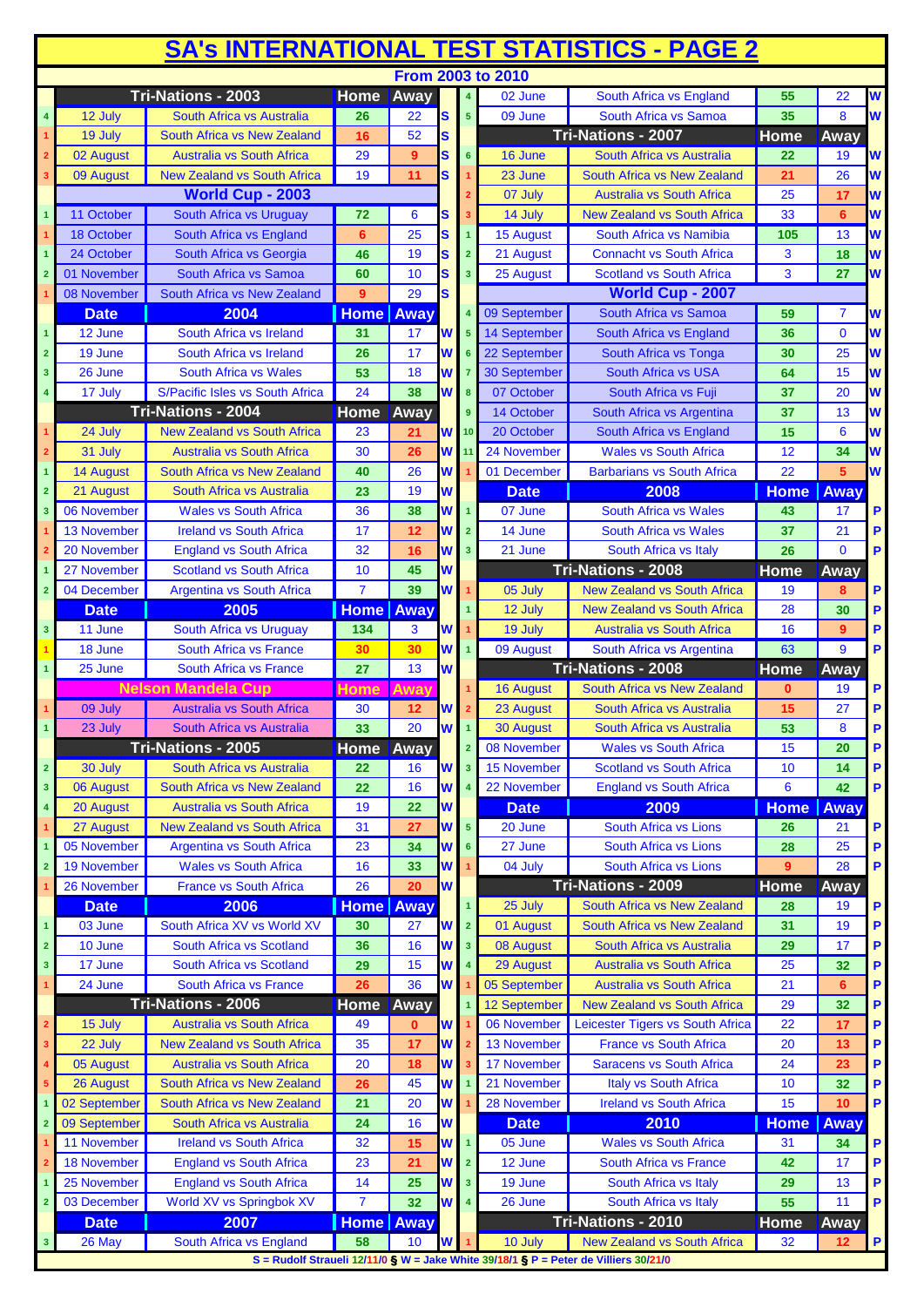| <b>SA's INTERNATIONAL TEST STATISTICS - PAGE 3</b> |                              |                                                  |                  |                  |             |                         |                                                               |                                                   |             |              |        |
|----------------------------------------------------|------------------------------|--------------------------------------------------|------------------|------------------|-------------|-------------------------|---------------------------------------------------------------|---------------------------------------------------|-------------|--------------|--------|
|                                                    |                              |                                                  |                  |                  |             |                         | <b>From 2010 to 2018</b>                                      |                                                   |             |              |        |
|                                                    | 17 July                      | <b>New Zealand vs South Africa</b>               | 31               | 17               | $\mathsf P$ | $\overline{\mathbf{8}}$ | 23 August                                                     | <b>Argentina vs South Africa</b>                  | 31          | 33           | Н      |
| 3                                                  | 24 July                      | <b>Australia vs South Africa</b>                 | 30               | 13               | P           |                         | 06 September                                                  | <b>Australia vs South Africa</b>                  | 24          | 23           | H      |
|                                                    | 21 August                    | South Africa vs New Zealand                      | 22               | 29               | P           |                         | 13 September                                                  | <b>New Zealand vs South Africa</b>                | 14          | 10           | H      |
| $\mathbf{1}$                                       | 28 August                    | South Africa vs Australia                        | 44               | 31               | P           |                         | 27 September                                                  | South Africa vs Australia                         | 28          | 10           | Н      |
|                                                    | 04 September                 | South Africa vs Australia                        | 39               | 41               | P           | $\overline{2}$          | 04 October                                                    | South Africa vs New Zealand                       | 27          | 25           | H      |
|                                                    | 06 November                  | <b>Ireland vs South Africa</b>                   | 21               | 23               | P           |                         | 08 November                                                   | South Africa vs Ireland                           | 29          | 15           | н      |
|                                                    | 13 November                  | <b>Wales vs South Africa</b>                     | 25               | 29               | P           |                         | 15 November                                                   | South Africa vs England                           | 28          | 31           | Н      |
|                                                    | 20 November                  | <b>Scotland vs South Africa</b>                  | 21               | 17               | P           |                         | 22 November                                                   | South Africa vs Italy                             | 6           | 22           | Н      |
|                                                    | 27 November                  | <b>England vs South Africa</b>                   | 11               | 21               | P           |                         | 29 November                                                   | <b>South Africa vs Wales</b>                      | 12          | 6            | H      |
|                                                    | 04 December                  | <b>Barbarians vs South Africa</b>                | 26               | 20               | P           |                         | <b>Date</b>                                                   | 2015                                              | <b>Home</b> | Away         |        |
|                                                    | <b>Date</b>                  | 2011                                             | <b>Home</b> Away |                  |             |                         | 11 July                                                       | South Africa vs World XV                          | 46          | 10           |        |
|                                                    |                              | Tri-Nations - 2011                               |                  |                  | P           |                         |                                                               | The Rugby Championship - 2015                     |             |              |        |
|                                                    | 23 July                      | <b>Australia vs South Africa</b>                 | 39               | 20               | P           | $\overline{2}$          | 18 July                                                       | Australia vs South Africa                         | 24          | 20           | н      |
|                                                    | 30 July                      | <b>New Zealand vs South Africa</b>               | 40               | $\overline{7}$   | P           | 3                       | 25 July                                                       | South Africa vs New Zealand                       | 20          | 27           | н      |
|                                                    | <b>13 August</b>             | South Africa vs Australia                        | 9                | 14               | P.          | $\overline{4}$          | 08 August                                                     | South Africa vs Argentina                         | 25          | 37           | H      |
|                                                    | 20 August                    | South Africa vs New Zealand                      | 18               | 5                | P           | $\overline{1}$          | 15 August                                                     | Argentina vs South Africa                         | 12          | 26           |        |
|                                                    |                              | <b>World Cup - 2011</b><br>South Africa vs Wales |                  |                  |             |                         | 19 September                                                  | <b>World Cup - 2015</b>                           |             |              |        |
| $\overline{2}$                                     | 10 September                 |                                                  | 17               | 16               | P           | $\overline{1}$          | 26 September                                                  | South Africa vs Japan                             | 32          | 34           | H<br>H |
| 3                                                  | 17 September                 | South Africa vs Fiji<br>South Africa vs Namibia  | 49               | 3<br>$\mathbf 0$ | P           | $\overline{1}$          | 03 October                                                    | South Africa vs Samoa<br>South Africa vs Scotland | 46          | 6<br>16      |        |
|                                                    | 22 September<br>30 September | South Africa vs Samoa                            | 87               | 5                | P<br>P      | $\overline{2}$          | 07 October                                                    | <b>South Africa vs USA</b>                        | 34          | $\mathbf{0}$ | H      |
| 5                                                  | 09 October                   | South Africa vs Australia                        | 13<br>9          | 11               |             | $\overline{\mathbf{3}}$ | 17 October                                                    | South Africa vs Wales                             | 64          | 19           | Н<br>H |
|                                                    | <b>Date</b>                  | 2012                                             | <b>Home</b> Away |                  |             |                         | 24 October                                                    | South Africa vs New Zealand                       | 23<br>18    | 20           | H      |
|                                                    | 09 June                      | South Africa vs England                          | 22               | 17               | H           | $\overline{1}$          | 30 October                                                    | South Africa vs Argentina                         | 24          | 13           | H      |
|                                                    | 13 June                      | SA S/Barbarians vs England                       | 26               | 54               |             |                         |                                                               |                                                   |             |              |        |
| $\overline{\mathbf{2}}$                            | 16 June                      | South Africa vs England                          | 36               | 27               | н           |                         |                                                               |                                                   |             |              |        |
|                                                    | 19 June                      | SA N/Barbarians vs England                       | 31               | 57               |             |                         |                                                               |                                                   |             |              |        |
|                                                    | 23 June                      | South Africa vs England                          | 14               | 14               | H           |                         |                                                               |                                                   |             |              |        |
|                                                    |                              | The Rugby Championship - 2012                    | <b>Home</b>      | Away             |             |                         |                                                               |                                                   |             |              |        |
|                                                    | <b>18 August</b>             | South Africa vs Argentina                        | 27               | 6                | H           |                         |                                                               |                                                   |             |              |        |
|                                                    | 25 August                    | <b>Argentina vs South Africa</b>                 | 16               | 16               | H           |                         |                                                               |                                                   |             |              |        |
|                                                    | 08 September                 | <b>Australia vs South Africa</b>                 | 26               | 19               | н           |                         |                                                               |                                                   |             |              |        |
|                                                    | 15 September                 | <b>New Zealand vs South Africa</b>               | 21               | 11               | H           |                         |                                                               |                                                   |             |              |        |
|                                                    | 29 September                 | South Africa vs Australia                        | 31               | 8                | $\mathbf H$ |                         |                                                               |                                                   |             |              |        |
|                                                    | 06 October                   | South Africa vs New Zealand                      | 16               | 32               | H           |                         |                                                               |                                                   |             |              |        |
| 1                                                  | 10 November                  | <b>Ireland vs South Africa</b>                   | 12               | 16               | н           |                         |                                                               |                                                   |             |              |        |
| $\overline{2}$                                     | 17 November                  | <b>Scotland vs South Africa</b>                  | 10               | 21               | H           |                         |                                                               |                                                   |             |              |        |
| 3 <sup>7</sup>                                     | 24 November                  | <b>England vs South Africa</b>                   | 15               | 16               | H           |                         |                                                               |                                                   |             |              |        |
|                                                    | <b>Date</b>                  | 2013                                             | <b>Home</b> Away |                  |             |                         |                                                               |                                                   |             |              |        |
| 4                                                  | 08 June                      | South Africa vs Italy                            | 44               | 10               | н           |                         |                                                               |                                                   |             |              |        |
| 5                                                  | 15 June                      | South Africa vs Scotland                         | 30               | 17               | H           |                         |                                                               |                                                   |             |              |        |
| 6                                                  | 22 June                      | South Africa vs Samoa                            | 56               | 23               | H           |                         |                                                               |                                                   |             |              |        |
|                                                    |                              | The Rugby Championship - 2013                    | <b>Home</b>      | Away             |             |                         |                                                               |                                                   |             |              |        |
| $\mathbf{7}$                                       | 17 August                    | South Africa vs Argentina                        | 73               | 13               | н           |                         |                                                               |                                                   |             |              |        |
| 8                                                  | 24 August                    | <b>Argentina vs South Africa</b>                 | 17               | 22               | н           |                         |                                                               |                                                   |             |              |        |
| $\overline{9}$                                     | 07 September                 | <b>Australia vs South Africa</b>                 | 12               | 38               | $\mathbf H$ |                         |                                                               |                                                   |             |              |        |
|                                                    | 14 September                 | <b>New Zealand vs South Africa</b>               | 29               | 15               | H           |                         |                                                               |                                                   |             |              |        |
|                                                    | 28 September                 | South Africa vs Australia                        | 28               | 8                | н           |                         |                                                               |                                                   |             |              |        |
|                                                    | 05 October                   | South Africa vs New Zealand                      | 27               | 38               | H           |                         |                                                               |                                                   |             |              |        |
|                                                    | 09 November                  | <b>Wales vs South Africa</b>                     | 15               | 24               | H           |                         |                                                               |                                                   |             |              |        |
| $\overline{2}$                                     | 17 November                  | <b>Scotland vs South Africa</b>                  | $\mathbf 0$      | 28               | н           |                         |                                                               |                                                   |             |              |        |
| 3                                                  | 23 November                  | <b>France vs South Africa</b>                    | 10               | 19               | H           |                         |                                                               |                                                   |             |              |        |
|                                                    | <b>Date</b>                  | 2014                                             | <b>Home</b> Away |                  |             |                         |                                                               |                                                   |             |              |        |
|                                                    | 07 June                      | South Africa vs World XV                         | 47               | 13               |             |                         |                                                               |                                                   |             |              |        |
| $\overline{\mathbf{4}}$                            | 14 June                      | <b>South Africa vs Wales</b>                     | 38               | 16               | H           |                         |                                                               |                                                   |             |              |        |
| 5                                                  | 21 June                      | <b>South Africa vs Wales</b>                     | 31               | 30               | H           |                         |                                                               |                                                   |             |              |        |
| $6\phantom{a}$                                     | 28 June                      | South Africa vs Scotland                         | 55               | 6                | H           |                         |                                                               |                                                   |             |              |        |
|                                                    |                              | The Rugby Championship - 2014                    | <b>Home Away</b> |                  |             |                         |                                                               |                                                   |             |              |        |
| $\overline{7}$                                     | 16 August                    | South Africa vs Argentina                        | 13               | 6                | н           |                         |                                                               |                                                   |             |              |        |
|                                                    |                              |                                                  |                  |                  |             |                         | P = Peter de Villiers $30/21/0$ § H = Heyneke Meyer $31/14/2$ |                                                   |             |              |        |